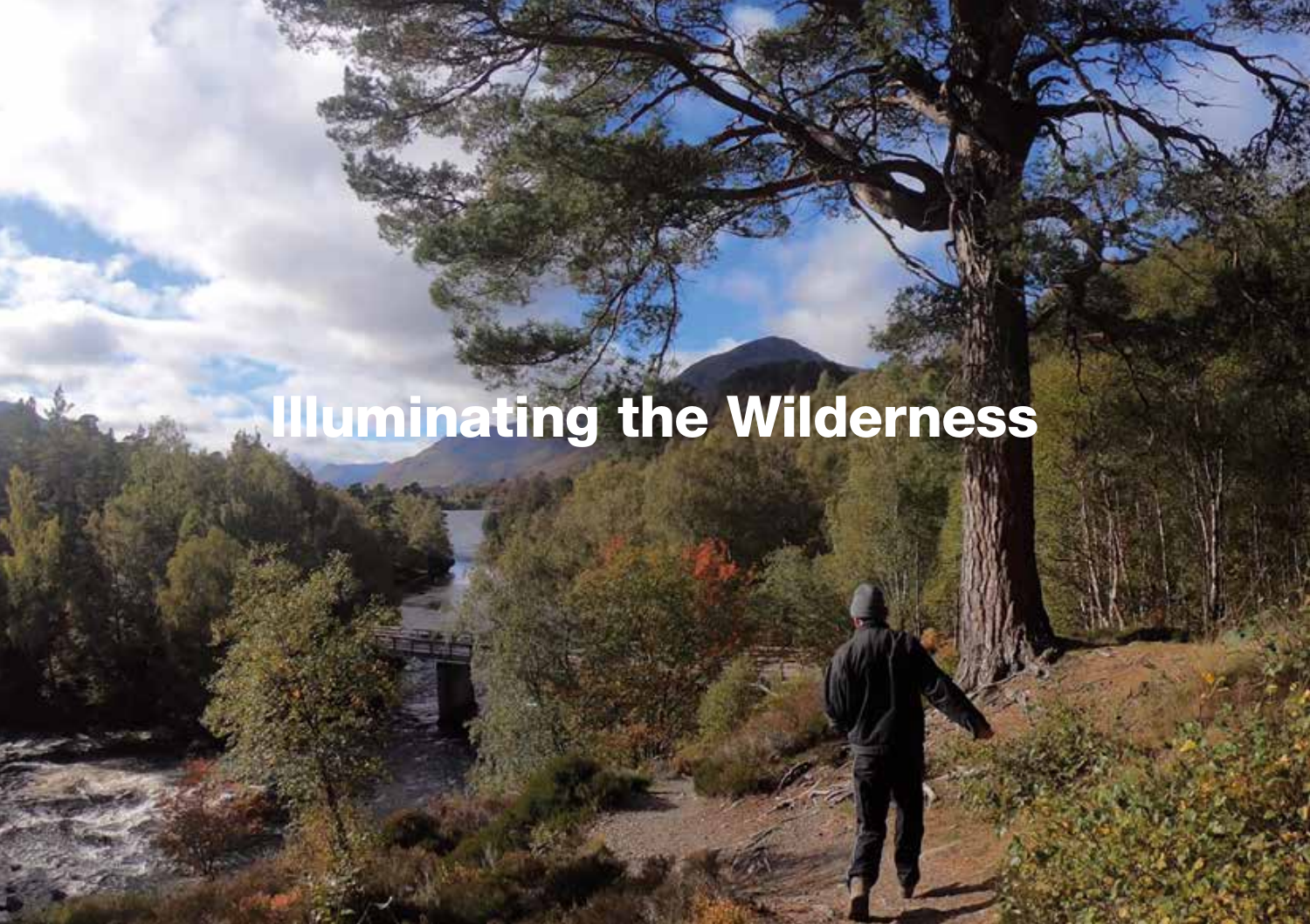

"He really does like the wilds the noise of water, the sounds of the trees. He is not one for detail. He is more about sensations."

Charlotte Moore, Mother of Sam and George Smith.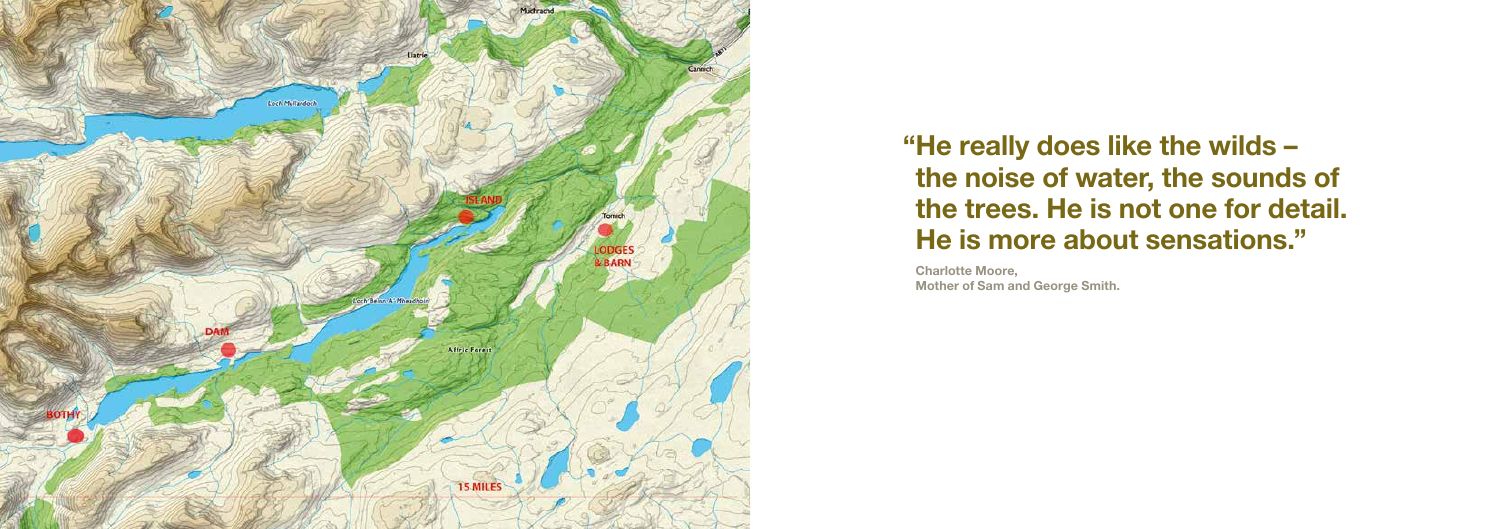Illuminating the Wilderness is a new film production by Project Art Works, conceived and directed by Kate Adams and Tim Corrigan and filmed on location with Ben Rivers, Margaret Salmon and neurodiverse artists and makers, families and carers.

This 38-minute film follows the investigation of a remote Scottish glen over several days and reveals the pleasures and challenges of neurodiverse responses to nature and shared experience. Shot from multiple viewpoints and cameras, the film is unscripted and reveals the subtle fluidity of roles and interactions between this unique and itinerant community away from the practical, attitudinal and social barriers that they face in their everyday lives. Moments of humour and tender consideration for each other unfold in and around the landscape and weather systems of the mountains. The remoteness, scale and indifference of the landscape provides a rare sense of freedom and belonging for everyone involved.

Project Art Works has long-term relationships with all the individuals involved in Illuminating the Wilderness and their circles of support.

Risk assessments and fully personalised support plans were created to ensure everyone felt safe and were able to fully participate in the experience.

Choice in participation was an option at all times, if an individual needed or wanted to leave the project the necessary preparations were in place to enable this.

THE FILM Illuminating the Wilderness is a new film In October, a team of 23 people including CONSENT six people with complex needs, family members and/or support workers and nine members of the Project Art Works team made their way by a combination of road, rail and air to Glen Affric.

> Personalised and flexible support was provided throughout location filming.

Mandy, the mother of Gabby, said: "It was a truly wonderful experience. The environment was accepting of all life – no one was recognised different. Gabby was free to be herself, accepted for who she is. She was happy and calm, wanted and loved, part of something, trusted and respected. We are unused to being so welcomed."

Charlotte, the mother of Sam and George, had no expectations of the trip. "One thing you learn with autism is never to expect anything, because you cannot know what will happen." The film shows Sam clearly hooked by what he is hearing and seeing. She explained: "He really does like the wilds – the noise of water, the sounds of the trees. He is not one for detail. He is more about sensations."

The film records how different responses to the landscape can be and highlights individuality. For different participants it was about listening to the wind, walking fast or running in open space, searching the undergrowth for treasure, turning over a rock to observe a worm, or being unable to stop smiling at the pleasure of being in the open air with friends.

The purpose of this expedition was to give six neurodiverse artist/makers the opportunity to spend time in an extraordinary and unfamiliar landscape, and to record in sound and images what they saw and their responses to it. Also, to live for a week together in a utopian bubble of mutual support where everyone's contribution was equally needed and valued.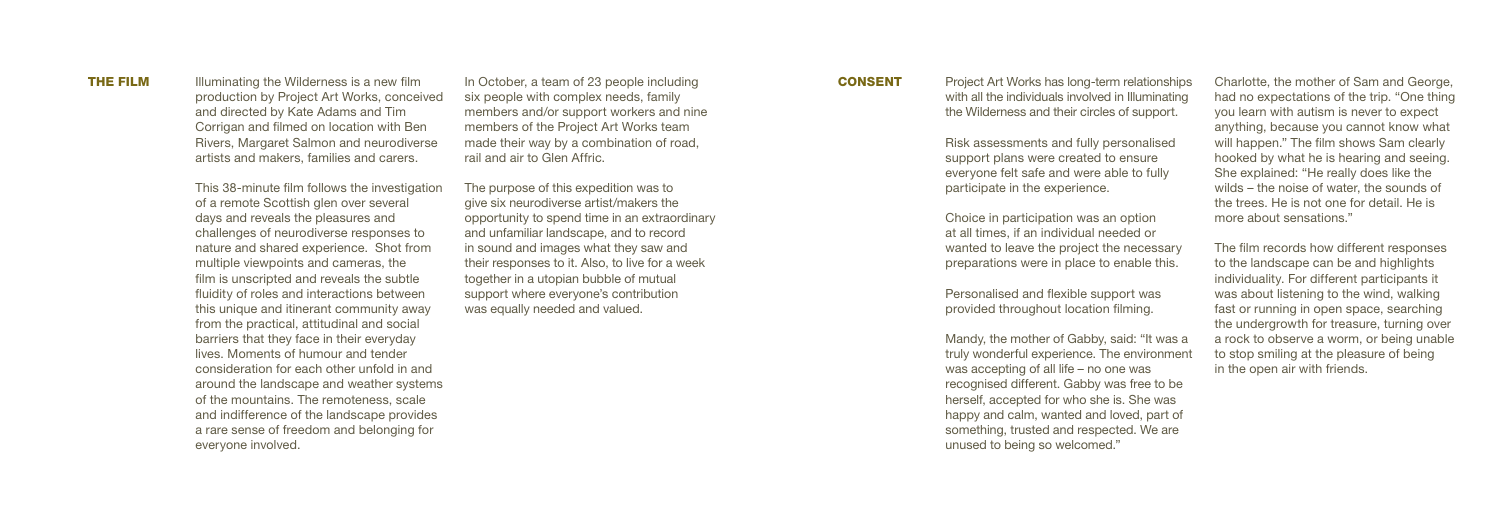#### ILLUMINATING THE WILDERNESS TRANSCRIPT OF DIALOGUE

#### 00.28 Sharif \*Singing\*

Hello Tim, Oh, Good morning Tim, Hello Tim, How are you today? ..I'm fine thanks. ..I'm going to tell you the facts though Tim. Firstly, I'm not getting married, Secondly I'm not having kids. Third, I'm not smoking. Forth, I'm not drinking any alcohol. Fifthly, I'm not having any students. Sixthly, I'm not getting a job anymore and seventhly I'm not joining the army anymore as well then Tim.

I would rather be single and unemployed though.

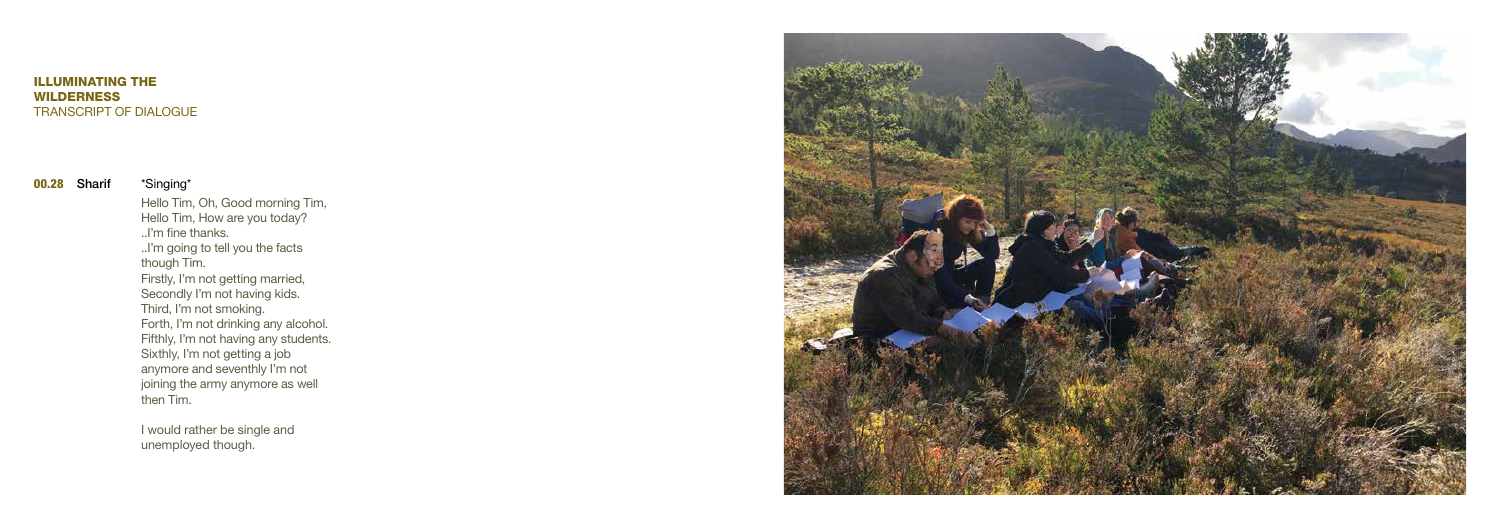- **01.31 Sharif** So the time is 32 to minutes to 10. Sam and George have gone.
- **02.22 Charlotte** Can you hear something now?<br>**Simon** Yeah Simon
- **03.13 Charlotte** George. You see this feather? What bird do you think it came off? George I don't know Charlotte Have a guess George Is that a pigeon? Charlotte A pigeon, I think so yeah **Simon** I think so as well.

### 04.19 \*Dog Barking\*

George What are they? **Charlotte** I think they're Collie dogs. Are they Collie Dogs. Dog walker Yes, they're Collie Dogs. George What kind of Collie Dogs? Charlotte Are they Border Collies? Dog walker Border Collies.

**05.51 Ellen** You're making it worse!<br>**Gabby** I'm not, I'm only trying to I'm not, I'm only trying to make it better.

- 08.24 Paul \*whispers\* Hello Rachel Can I sit next to you Paul? \*whispers\* Hello.
- **09.40 Tia** It's a bit too squidgy here to find money. Ellen Yeah Tia I think it will have just sunk into the ground. Ellen Might find some lost some change out here. Tia You did find some today so that's good.
- 11.28 Kate Okay

That's it.





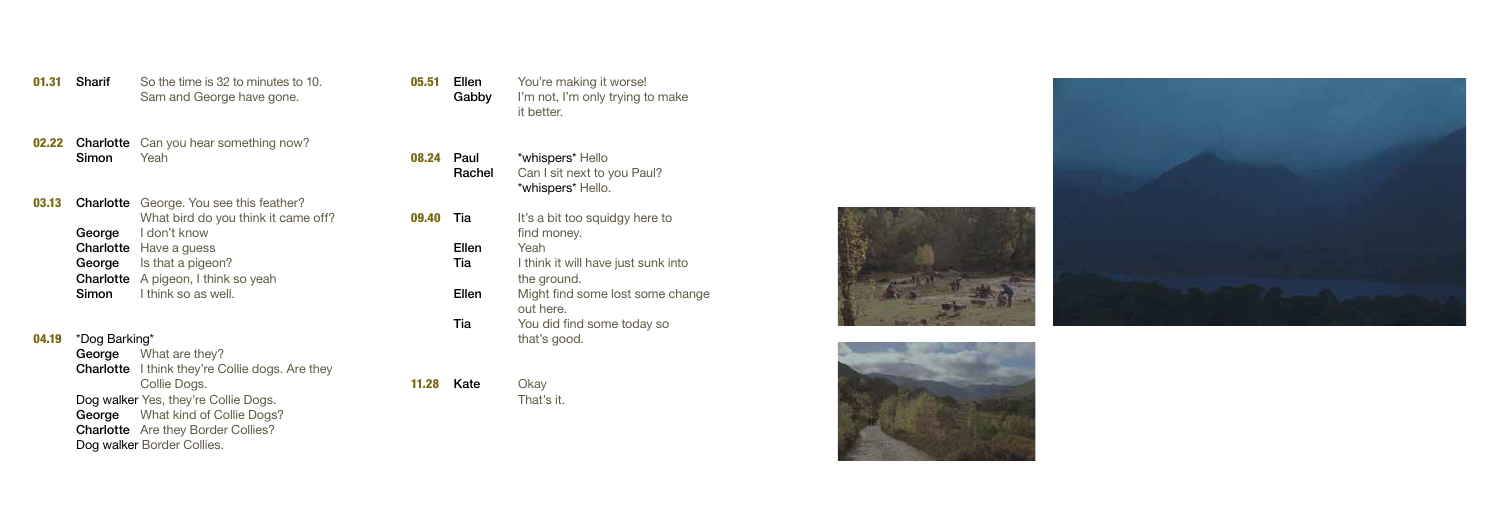| 12.15 | <b>Sharif</b><br>Tom<br><b>Sharif</b> | Where we going to now Tom?<br>We're going to go up to the carpark.<br>Yeah                                                        |
|-------|---------------------------------------|-----------------------------------------------------------------------------------------------------------------------------------|
|       | Tom                                   | Where we were yesterday.                                                                                                          |
|       | <b>Sharif</b>                         | Yeah                                                                                                                              |
|       | Tom                                   | And then we're gonna people<br>are going to make the decision on<br>whether they want to go up to the<br>bothy in a jeep or walk. |
|       | <b>Sharif</b>                         | Yeah                                                                                                                              |
|       | Tom                                   | Now, walking is 6 miles, so what do<br>you think, do we walk it, or jeep it?                                                      |
|       | <b>Sharif</b>                         | Errrr Jeep it.                                                                                                                    |
|       | Tom                                   | Okav                                                                                                                              |

**14.39 Andy** So we're going to walk all the way to the bothy where Dan will be later.







| 17.51 | Ellen    | There you go.<br>And there, it's got caught in my bag.                                                                              |
|-------|----------|-------------------------------------------------------------------------------------------------------------------------------------|
|       | Kate     | They want to go because Gabbys<br>gone to the car and sitting in it<br>so everybody's leaving apart from<br>us and Sharif and Paul. |
|       | Tom      | Bye Tia, Bye Ellen.                                                                                                                 |
|       | Ellen    | Bye Tim, Bye Tom, Bye Margaret.                                                                                                     |
|       | Margaret | <b>B</b> ye                                                                                                                         |
|       | Tia      | You've all got each other to keep<br>each other warm, you can just get<br>in a pile!                                                |
|       | Tom      | That sounds gross.                                                                                                                  |
|       | Tia      | *laughing*                                                                                                                          |
|       | Tom      | Especially after that walking.                                                                                                      |
|       |          |                                                                                                                                     |

|               | So I heard Sharif is getting a new     |
|---------------|----------------------------------------|
|               | debit card is that right Tim?          |
| Tim           | Is that right? Be careful of the eggs, |
|               | Sharif that they don't go over the     |
|               | side.                                  |
| <b>Sharif</b> | Did you just sneeze there Dion?        |
| Dion          | I didn't, no.                          |
| <b>Sharif</b> | No                                     |
|               | Sharif                                 |

|       | Dion<br>Sharif<br>Margaret<br><b>Sharif</b> | Did you hear something?<br>Yeah actually, was it you Marley?<br>Was it you Ben? Was it you<br>Margaret?<br>No<br>Was it you, Tim? Nope?<br>Think it must have been<br>Paul though. |
|-------|---------------------------------------------|------------------------------------------------------------------------------------------------------------------------------------------------------------------------------------|
| 20.16 | Dan                                         | Hello, you look well! You look well.                                                                                                                                               |
|       | Kate                                        | Do you want to sit down. You want<br>to sit down? Let's sit you down.                                                                                                              |
|       | Dan                                         | *whispers* By the fire.                                                                                                                                                            |
|       | Kate                                        | Here, Move over Paul.                                                                                                                                                              |
|       |                                             | Here.                                                                                                                                                                              |
|       | Dan                                         | Have you been hanging out with                                                                                                                                                     |
|       |                                             | Dion? All these people?                                                                                                                                                            |
|       | Kate                                        | Yes, It's brilliant, yeah.                                                                                                                                                         |
|       | Dan                                         | *whispers* All these people                                                                                                                                                        |
|       |                                             | In Scotland!                                                                                                                                                                       |
|       | Sharif                                      | Scotland, How's Scotland though                                                                                                                                                    |
|       |                                             | Paul?                                                                                                                                                                              |
|       | Kate                                        | How is it Sharif?                                                                                                                                                                  |
|       | Sharif                                      | Excellent. I love you Paul.                                                                                                                                                        |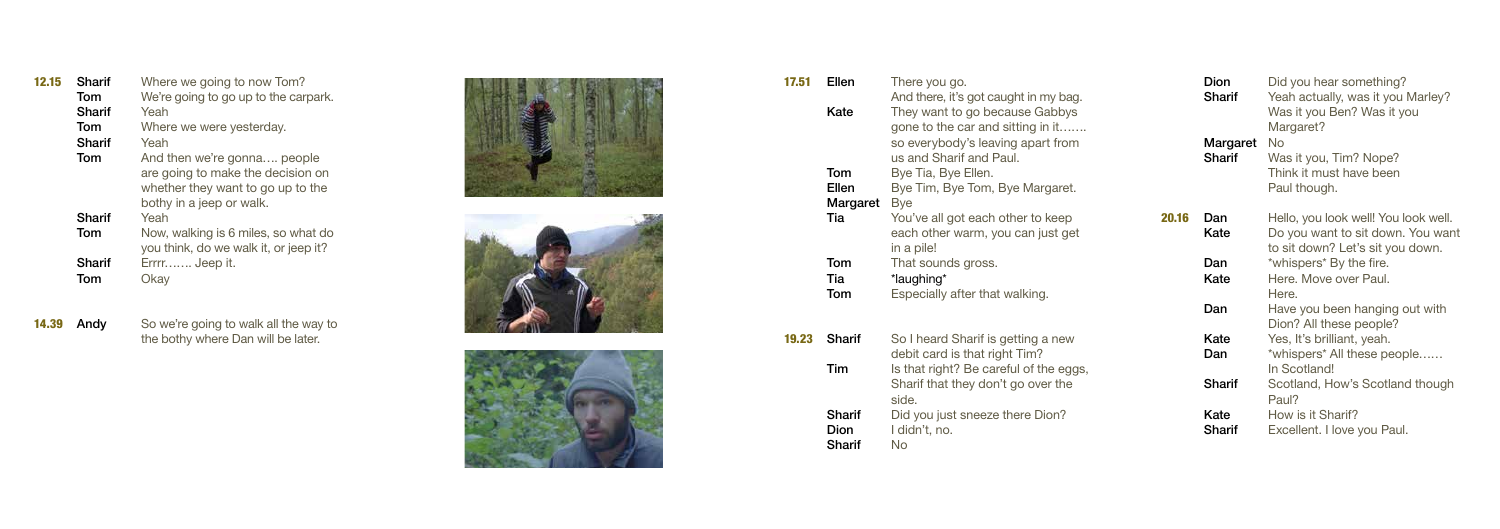| 21.18 | Kate          | How many of us are there, one, two,     |
|-------|---------------|-----------------------------------------|
|       |               | three, four, five, six, seven, eight.   |
|       | <b>Sharif</b> | What time do you go bed though          |
|       |               | Tim then?                               |
|       | Tim           | Tonight?                                |
|       | <b>Sharif</b> | Yeah                                    |
|       | Tim           | I don't know, to be honest with you.    |
|       | <b>Sharif</b> | Why do you not know though              |
|       |               | Tim then?                               |
|       |               | Is it because there's not much          |
|       |               | television here though Tim?             |
|       | Tim           | No television is there?                 |
|       | <b>Sharif</b> | No. Is it because it's very boring here |
|       |               | though Tim. Is that why you don't       |
|       |               | know what time you're going to bed      |
|       |               | though Tim?                             |
| 22.46 | Andy          | I'll top your mug up with water.        |
|       |               |                                         |
|       |               |                                         |

**23.31 Tom** It's good, it's good. Yeah. I saw a deer out there this morning and then it was gone. It was gone.

23.44 Sharif But... no fake sneezing, no fake snoffs and no fake nose blows because Paul don't like it. Kate Ok, alright, so to the middle? Shake it out. Are you going to come to me or I to you? There, you fold it first. **Sharif** There we go.<br>**Kate** Thank you Sh Kate Thank you Sharif.<br>
Sharif You're welcome. You're welcome.





| 23.08 | Tom  | Yeah                        |
|-------|------|-----------------------------|
|       | Andy | Friends, we're all friends. |
|       | Tom  | We're all friends.          |
|       | Andy | Amongst friends.            |
|       | Tom  | We're good friends.         |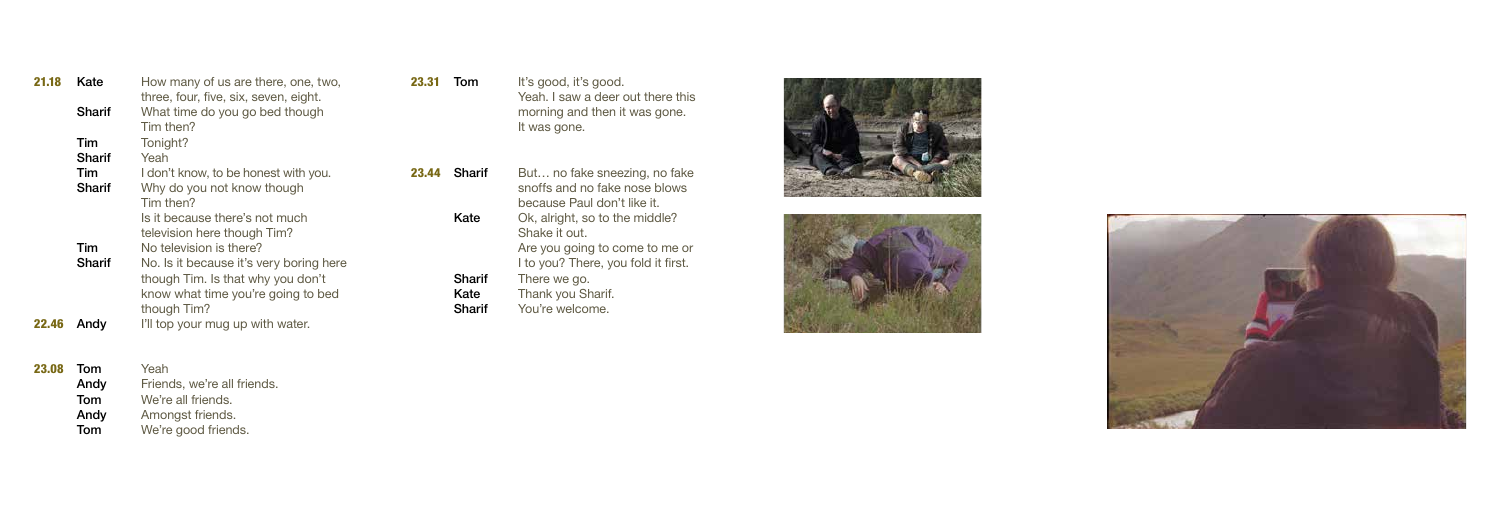

| 25.47 | Dan         | What have you got?                 |
|-------|-------------|------------------------------------|
|       |             | Drive                              |
|       | Sharif      | Drive.                             |
|       | Dan         | Drive, I want to drive.            |
|       | Sharif      | I want to drive.                   |
|       | Kate        | Andy?                              |
|       | Andy        | I spy with my little eye something |
|       |             | beginning with 'L'.                |
|       | Dan         | L! Something beginning with        |
|       |             | L. What could that be? What        |
|       |             | was that?                          |
|       |             | Lichen.                            |
|       | Andy        | Lichen.                            |
|       | Dion        | Yeah?                              |
|       | Andy        | Yeah.                              |
|       | <b>Dion</b> | I spy with my little eye something |
|       |             | beginning with P.                  |
|       | Dan         | P! what could it be?               |
|       | Paul        | Hello                              |
|       | Dan         | Hello. What could it be Paul?      |
|       |             | Sharif?                            |
|       | Paul        | Hello, hello.                      |
|       | Dan         | P, P, P                            |
|       | Paul        | Hello                              |
|       | Dan         | Hello                              |

| 27.31 | Sharif<br>Tim               | Vacation in America with you,<br>is that right Tim?<br>Yeah, I remember you told me.    |
|-------|-----------------------------|-----------------------------------------------------------------------------------------|
| 31.10 | Dan<br><b>Sharif</b><br>Dan | Well, Paul speaks in my dreams.<br>Yeah<br>And, he disappears, and I can't find<br>him. |
|       | Sharif                      | Yeah. That's your nightmare. When<br>did you have that nightmare about<br>it then.      |
|       | Dan                         | Sometime this year.                                                                     |
|       | Sharif                      | This year.<br>Do you have any pets then Dan,<br>then                                    |
|       | Dan                         | I do, I have a cat.                                                                     |
|       | Sharif                      | Has your cat had any dreams<br>before though Dan?                                       |
|       | Dan                         | I tried to ask it, but it wouldn't tell<br>me. It went 'meow'.                          |
|       | Sharif                      | Has your cat have any nightmares<br>before Dan?                                         |
|       |                             |                                                                                         |

| 32.03 | Marley<br>Ellen<br><b>Marley</b> | Hi Ellen, you alright?<br>Yeah, I'm alright.<br>Good, good. You doing a treasure<br>hunt?                                              |
|-------|----------------------------------|----------------------------------------------------------------------------------------------------------------------------------------|
|       | Ellen                            | Erm yeah!                                                                                                                              |
|       | Ellen                            | Found one!<br>Oh dear, here comes the rain.<br>I'm getting good at this.<br>Ahaaa.<br>I see one.<br>Oh. No more over here then?<br>Ah! |
|       | Tim                              | Hey Tim, I think I've found them all.<br>I don't know if you have, do you<br>want to carry on looking, there<br>might be some more.    |
|       | Ellen                            | <b>Round here?</b>                                                                                                                     |
|       | Tim                              | I think there are more over this way.                                                                                                  |
|       | Ellen                            | Oh, Okay.                                                                                                                              |
|       |                                  | This is fun. This is so nice.                                                                                                          |
|       |                                  | And they're filming me.                                                                                                                |
|       |                                  | I think I see a, a, a frog!                                                                                                            |
|       |                                  | Look a frog!                                                                                                                           |
|       | Sharif                           | Ribbit.                                                                                                                                |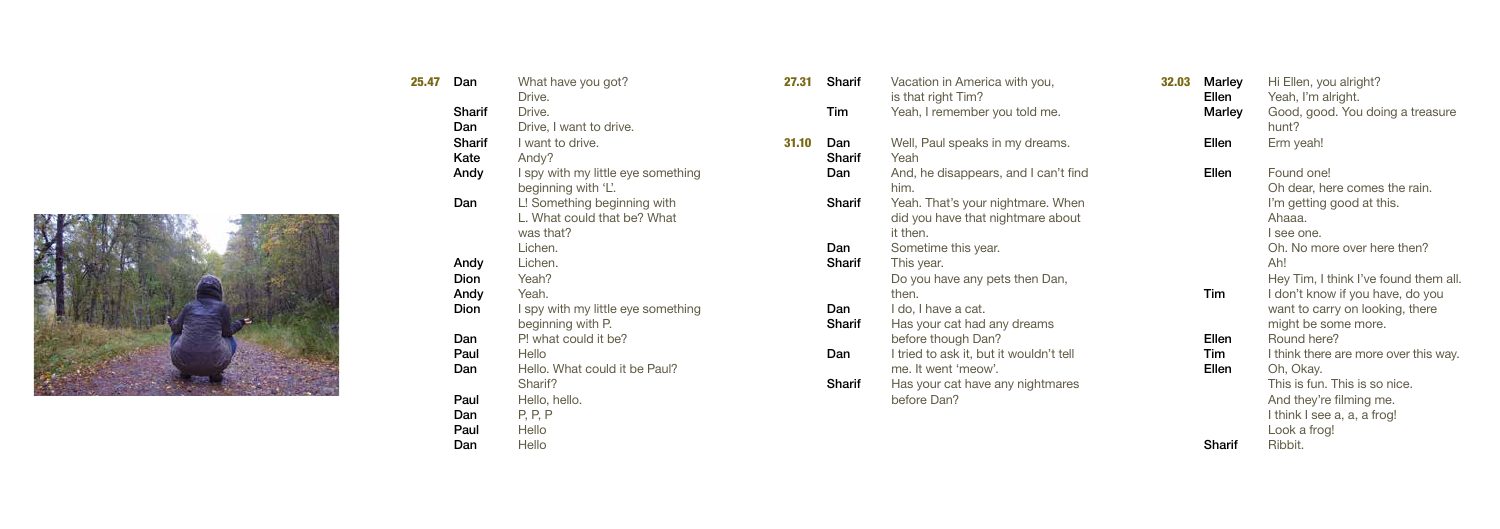

| Ellen | Sharif, you're soo sm<br>I am lucky<br>Oh let's leave him alone okay?<br>Or her. We're not sure if it's a boy |
|-------|---------------------------------------------------------------------------------------------------------------|
|       | or a girl so.                                                                                                 |

35.14 Gabby(?) \*singing\*

**36.01 All \*Singing\* Happy birthday to you,** happy birthday to you, happy birthday dear Tia, Happy Birthday to you.

Tia \*crying\*<br>Tom Nice one Tom Nice one Ellen.<br>Sharif Sharif's at the b Sharif's at the bothy, he saying... He's saying, I need the window open, I have a nose problem, I have a problem with sinuses I have allergies though.

| 38.04 | Ellen | Well, that's lovely that you're    |
|-------|-------|------------------------------------|
|       |       | filming this.                      |
|       | Annis | It's nice to be filmed isn't it?   |
|       |       | What do you think of being filmed  |
|       |       | by a big old camera like that?     |
|       | Ellen | Well I feel like a movie star now. |
|       | Annis | Oh yeah, you are, action!          |
|       | Ellen | *smiling* Except I don't get paid  |
|       |       | a lot of money though              |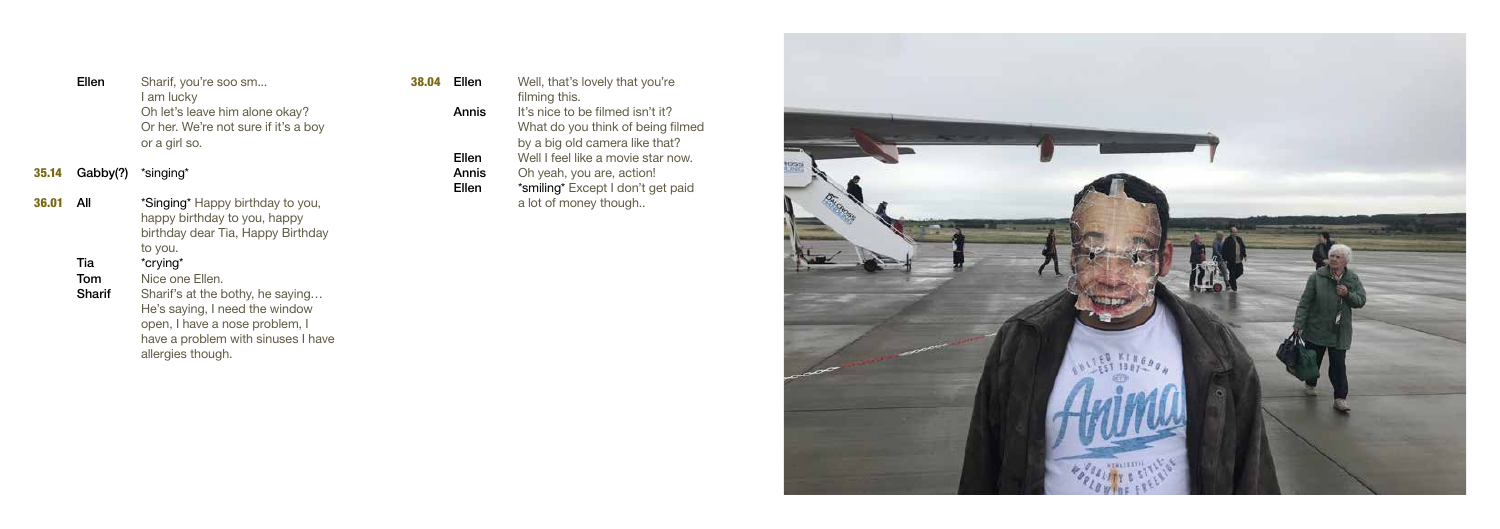#### ILLUMINATING THE WILDERNESS PEOPLE

#### EXPLORERS FAMILIES AND SUPPORT

Ellen Prebble Gabby R Sharif Persaud George Smith Sam Smith Paul Colley projectartworks.org/makers/

Mandy - Accompanying parent Charlotte Moore - Accompanying parent Simon White – Family member Tia Bourne Wager - Support Worker Andrew Cooper - Specialist Support Worker Lee Huthwayte - Specialist Support Worker Daniel Marshall – Senior Specialist Support Worker

#### PROJECT ART WORKS On Location – Direction, cinematography and sound Kate Adams – Artist Director and CEO Tim Corrigan – Creative Director Marley Cole – Location recording and sound design

#### ARTISTS AND MAKERS

**EXPLORERS** is a three-year programme of creative investigations through collaborations with neurodiverse communities and cultural organisations across the UK and in Australia.

Patricia Finnegan – Lead Artist Annis Joslin – Lead Artist Rachel Hine – Lead Artist Thomas Lepora – Studio Artist Dion Downes – Support Artist

**EXPLORERS** is taking place against a backdrop of increased hardship and marginalisation of vulnerable people. The project celebrates and raises awareness of the dynamic, extraordinary contribution neurodiverse communities make to society, art and culture.

Martin Swan – EXPLORERS Project Coordinator Anne-Marie Watson – EXPLORERS Project Administrator

#### ON LOCATION – CINEMATOGRAPHY

**Partners include:** Autograph, De La Warr Pavilion, Fabrica, MK Gallery, Photoworks, Tate Liverpool, East Sussex County Council, Hastings Borough Council, NSW, National Institute for Experimental Arts



Margaret Salmon – margaretsalmon.info Ben Rivers – benrivers.com

#### FUNDED BY

Arts Council England Paul Hamlyn Foundation

### WITH THANKS TO

Trees for Life – treesforlife.org.uk An Teallach Mountaineering Club – atmc.org.uk Tomich Holidays – tomich-holidays.co.uk

For information visit explorersproject.org.

### About Project Art Works

Project Art Works is a leading visual artist-led organisation working with people who have complex needs and the people, systems and services that support them; improving lives through advocacy and art.

For information visit projectartworks.org.

Project Art Works Arch 3, Braybrooke Terrace, Hastings, TN34 1TD

Email: info@projectartworks.org Phone: 01424 423 555



@projectartworks